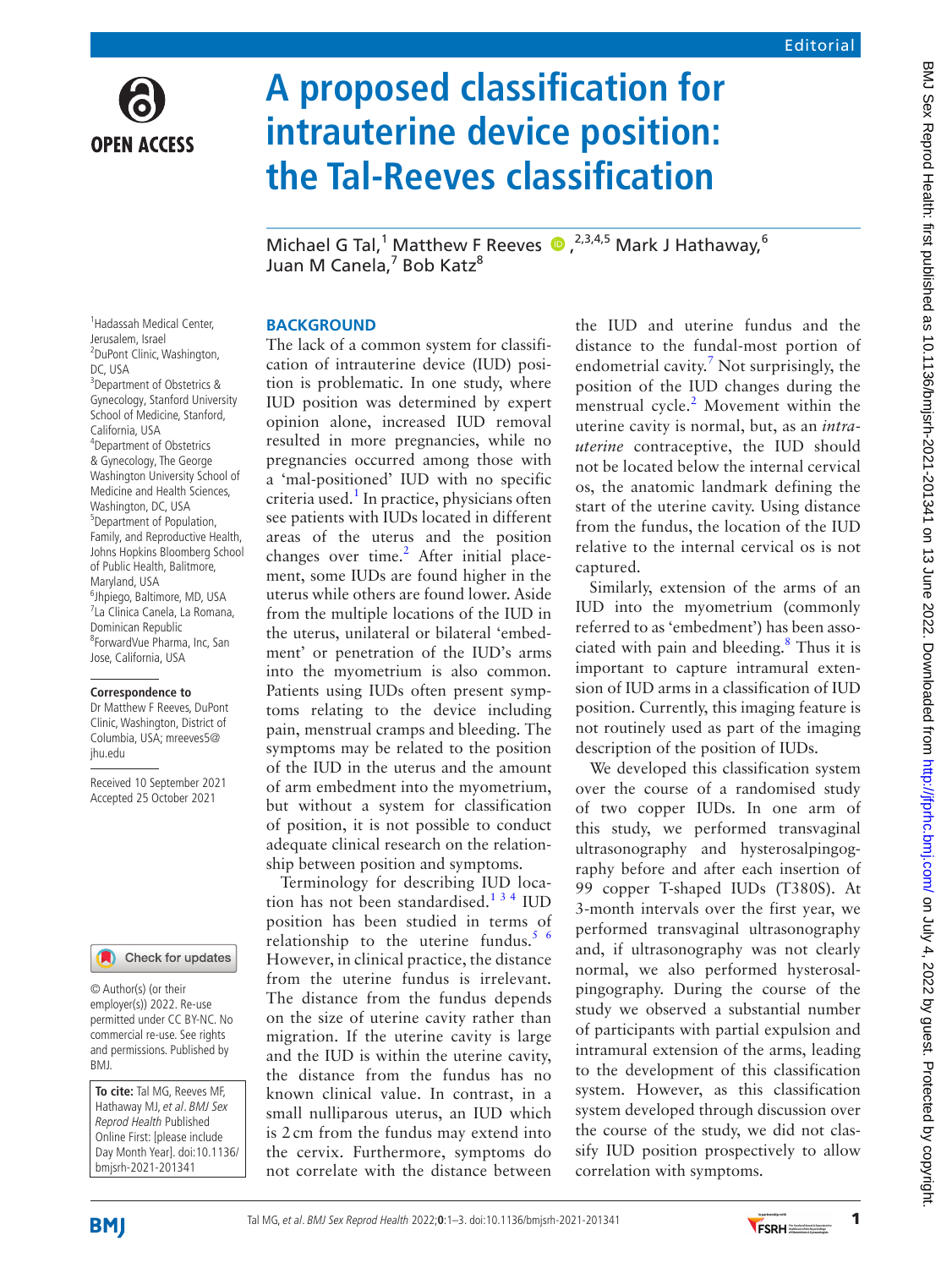

<span id="page-1-0"></span>**Figure 1** Conceptual diagram of the Tal-Reeves classification of intrauterine device position.

### **PROPOSED IUD POSITION CLASSIFICATION**

We propose classifying IUD position based on IUD location in relation to the cervix and intramural extension of the IUD arms, using a two-part nomenclature of one letter and one number. The letter defines the position of the inferior-most point of the IUD: (A) above the internal cervical os (ICO); (B) inferior tip of IUD is below the ICO; (C) IUD completely within the cervix, usually visible on speculum examination; and (D) IUD outside cervix (complete expulsion). We classified the IUD arms as follows: (0) no intramural extension; (1) unilateral; or (2) bilateral extension into the myometrium. [Figure](#page-1-0) 1 shows conceptual diagrams of the classification system. Figures [2 and 3](#page-1-1) show examples of hysterosalpingogram and ultrasonographic images, respectively, of this classification system.

#### **DISCUSSION**

We propose a simple, feasible and practical classification that uses the position of the IUD in relation to the internal os rather than the fundus. Modern ultrasound imaging enables visualisation of the location of the IUD in relationship to the cervical os as well as extension into the myometrium. The goal of the Tal-Reeves classification system is to allow standardisation of reporting of IUD location both for clinical use and research for evaluation of new IUD designs. The system proposed is based on the concept that defining



**Figure 2** Hysterosalpingogram images of the Tal-Reeves classification of intrauterine device position.

<span id="page-1-1"></span>'normal position' is less important than defining what is abnormal.

This system does not include IUD position within the abdomen or other unusual positions which are, fortunately, much less common. Although these IUD locations are well known, over 130 person-years of observation with the T380S we did not find any cases that could not be described using this system, indicating the relative infrequency that other positions are observed. Importantly, those rare IUD positions can be accurately described based on other anatomic landmarks. Adding those positions to the proposed system is unlikely to be useful.

We believe that the proposed system parsimoniously balances precision with simplicity. Although one could contemplate measuring the distance that the IUD lies above or below the internal os, the distance is only relevant for a particular uterus. For example, an IUD 4cm below the internal os could be in position B (inside the cervix) for a patient with a 5cm cervix, or for a patient with a 3cm cervix, the IUD could be in position C, extending outside the external os.

On ultrasound imaging, the relationship of the bottom of the IUD and the internal os is easily identified by anyone experienced in sonography ([figure](#page-2-5) 3). The difference between classification A and B is defined simply by that relationship. If it is above the internal os it is A (**A**bove), and if it is below, it is B (**B**elow). If it is seen through the cervix (you can '**C**' it) it is C, and if it is not seen at all it is D (**D**isappeared).